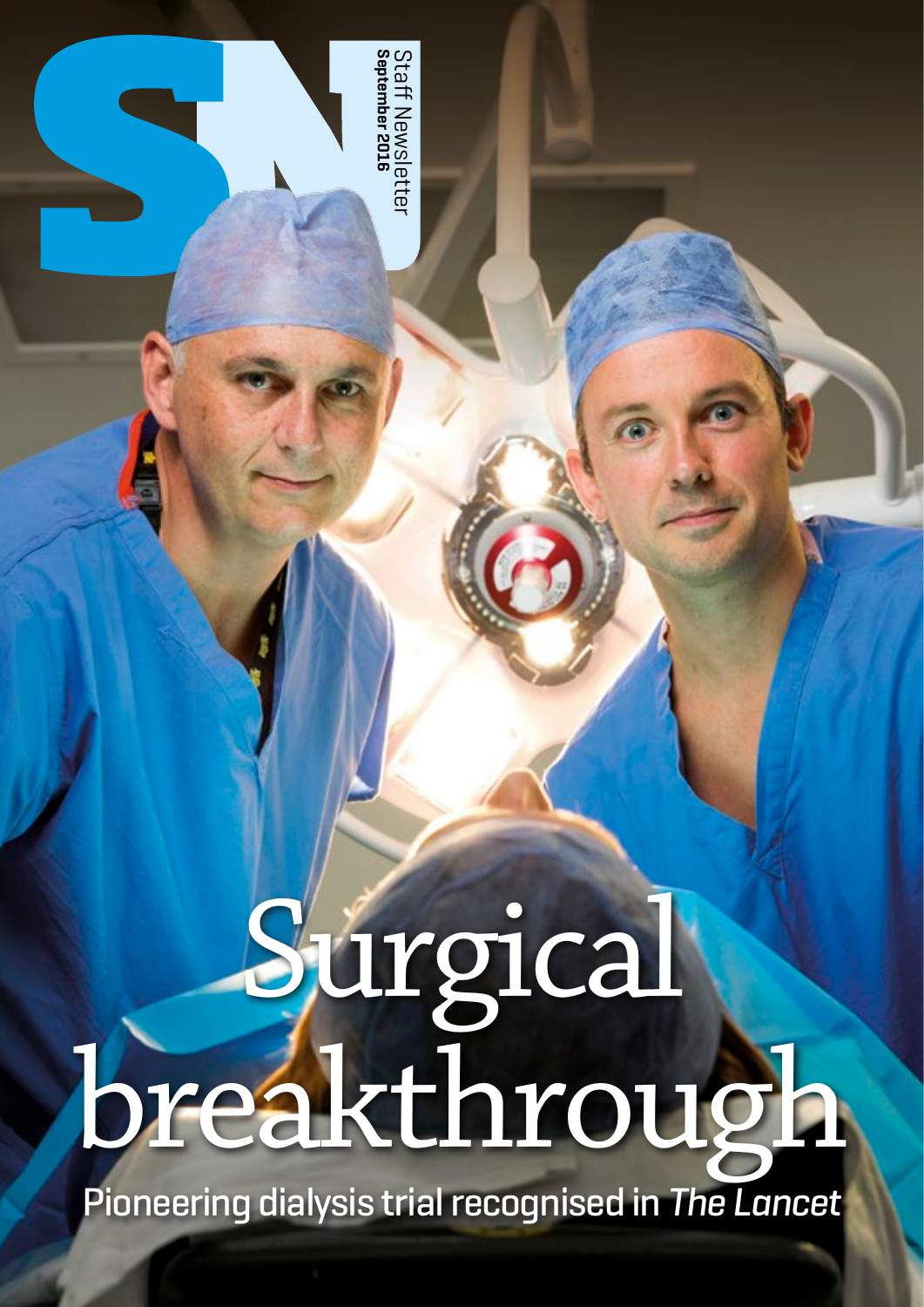

#### MENTAL HEALTH PRIORITY

## Community psychiatric nurse filmed for MSPs

COMMUNITY psychiatric nurse Mark Connelly has been drafted in by the Royal College of Nursing (RCN) to help bring Scotland's MSPs up to speed on community mental health services.

Mental health has been declared a national

priority for the government so the RCN commissioned a series of films to show to parliamentarians featuring community psychiatric nurses from various boards throughout the country.

Mark, who is based in the Belmont Centre

in the grounds of Stobhill Hospital, was selected to be the focus of a short film depicting his work providing support for older people with mental health issues and supporting their families.

The films featuring Mark and his peers will be screened next month at a Holyrood reception during an RCN Scotland event and then used as educational resources more widely.

Mark said: "You have to be a good communicator in mental health nursing and I particularly enjoy the diversity of my job.

"People aged over 65 can have myriad health issues, which can make care complex and challenging."

#### PATIENT SERVICES

# New service for trauma survivors

#### PSYCHOLOGICAL trauma

experts from five different sites have been brought together to deliver a dedicated new specialist mental health service based in Glasgow.

Consultant clinical psychologist Dr Lisa Reynolds leads the 27-strong trauma team, who specialise in supporting survivors of complex traumatic events such as childhood abuse, war, human trafficking, major incidents and domestic abuse.

Based in the Anchor Centre in Govan, they will be resourced to see more than 600 patients a year via referrals from community mental health

teams, GPs and accident and emergency departments.

The staff in the new service have been involved in a major training programme to enable more community-based staff to spot the signs of trauma and decide on appropriate treatment or referral route for the individual patient.

Dr Reynolds told *SN*: "By coming together as one team of specialists, and pooling our resources, we are better able to deliver this vital service to extremely vulnerable people."

Following the Clutha helicopter crash and the bin lorry incident in George Square, Dr Reynolds was one of the first to be called in to

help the victims to cope.

Within the team there is also a lot of experience in working with young people, homeless individuals and female offenders, all of whom have an increased risk of experiencing severe trauma.

Dr Reynolds added: "When people experience traumatic events, they respond in different ways and their needs can be quite diverse.

"Complex traumatic experiences can have an impact on survivors' mental health and psychological functioning.

"At the Anchor, these patients will have easy access to high quality, evidence-based treatments and interventions."

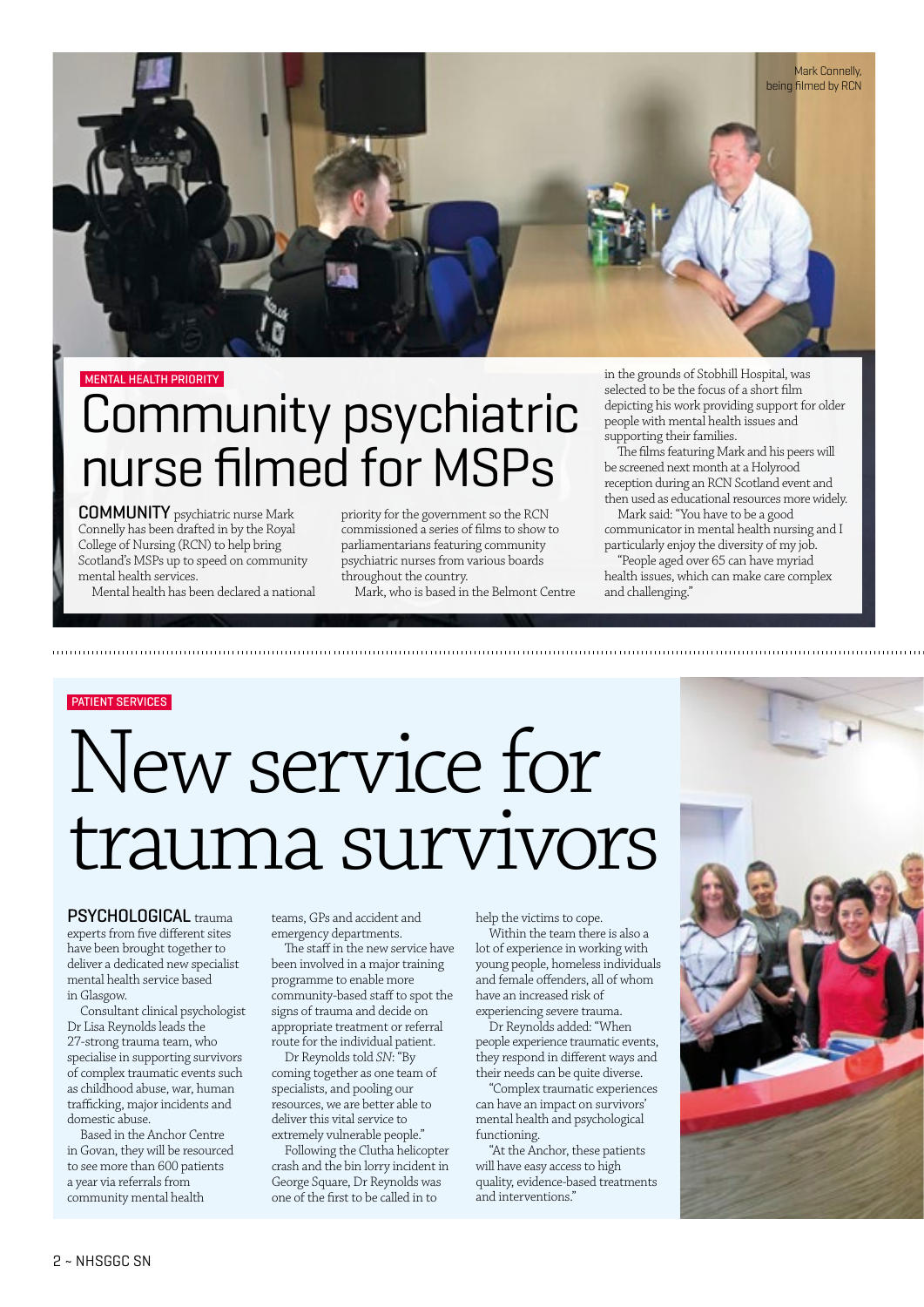INNOVATION AWARD

# 'Aye Mind' website shortlisted for award

AYE Mind, a new website developed in partnership with young people throughout NHSGGC has been shortlisted for a prestigious Inspiring City Award with People Make Glasgow in the Industry & Young People Innovation category.

Launched specifically to promote mental

health and wellbeing in young people, www.ayemind.com helps mental health services staff work with young service users to identify the support they felt they needed, how this should be delivered and the best way to inform health professionals.







Joey Barton (back row, centre) meets group members

#### VETERAN SUPPORT

# Helping our heroes into civilian life

MANY ex-forces personnel who are struggling with mental health, addictions and lifestyle issues receive support from our various services.

Now mental health staff are being asked to refer veterans to Glasgow's Helping Heroes (GHH), an organisation that can help with other problems such as finance, housing and isolation.

Colin McCormack, head of mental health adult services, said: "We can treat and support health needs, but we know that men and women returning from combat roles can find it difficult to cope with everyday life.

"This is why I'm encouraging staff to ask patients if they have served in the armed forces and live and work in Glasgow, and make them aware of GHH."

Meanwhile, as part of their work to support this group of patients, the south health improvement team set up Glasgow Veterans United in conjunction with Rangers FC.

It's a course offering a mix of health workshops and football coaching training. Group members were recently delighted when Gers star Joey Barton dropped in to find out more about the project.

**>>** For more information about GHH, visit:

www.glasgowshelpingheroes.org.

**>>** To make a referral, phone 0141 276 7199 or email: glasgowshelpingheroes@glasgow.gov.uk

"We can treat and support health needs, but we know

that men and women returning from combat roles can find it difficult to cope with everyday life"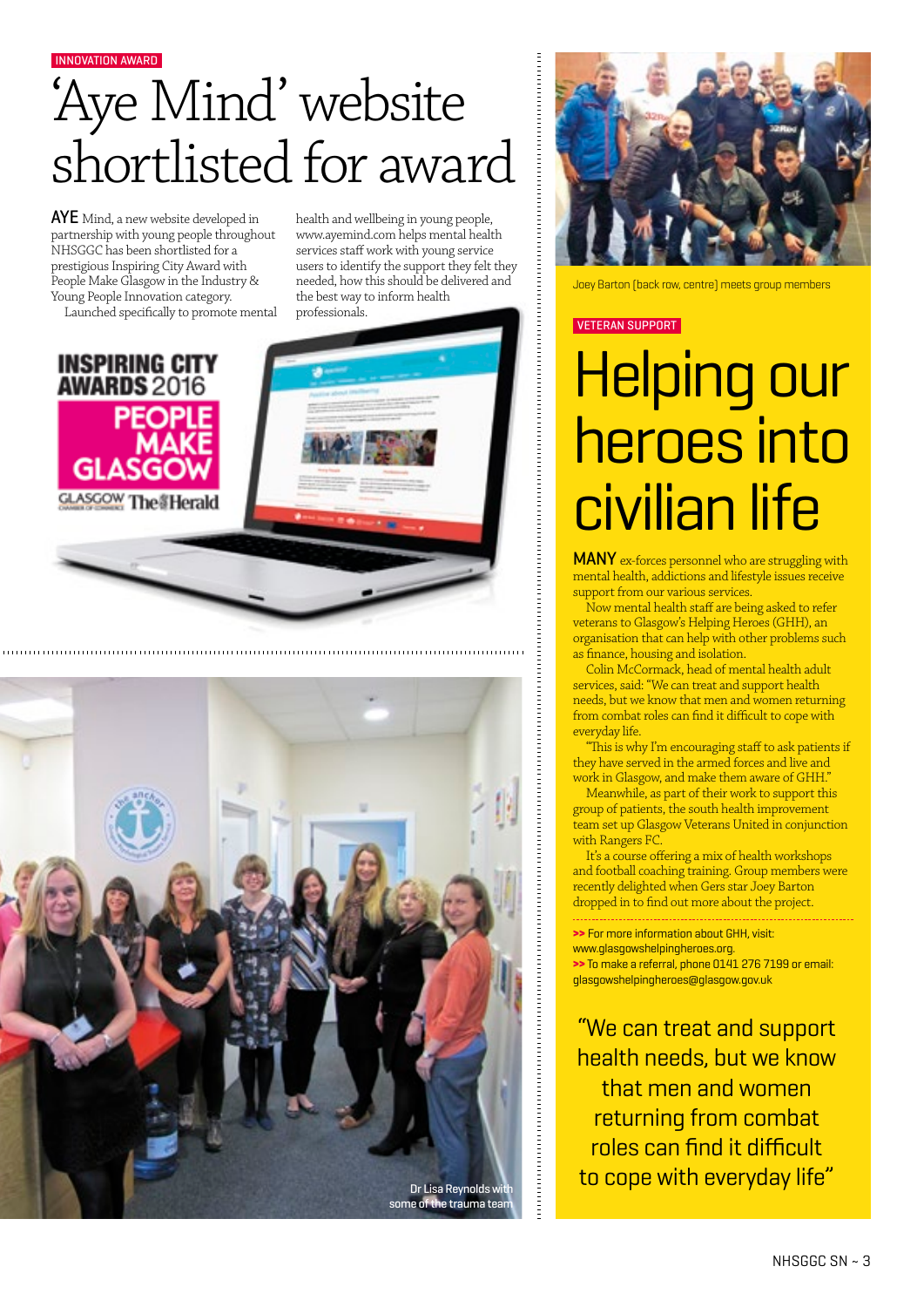Chair of the Area Joint Trade Unions and Professional Organisations Committee This committee consists of all lay delegates and full-time officials associated with those who sit on the Board's Area Partnership Forum (APF). The committee aims to find unity of purpose, consensus and agreed priorities for the staff side to take forward with the Board and the senior management team.

Joint chair of the Area Partnership Forum The APF consists of representatives from 16 trades unions and professional organisations and also members of the senior executive management team of the Board. This is a vital forum where issues affecting staff terms and conditions, proposed service changes and strategic planning are discussed and debated enabling all parties to be fully involved and engaged.

#### Non-executive employee director of the NHSGGC Board

Dorothy joins the Board but she is not directly mandated to voice the opinions of the APF or any unions or organisations. Her role and remit is the same as all other non-executive directors, which is to oversee governance and scrutiny of decisions and services. But clearly, as an employee director, there is a role to articulate the voice of staff and raise related issues or provide insight to the rest of the Board.

Meet your new

centres working in both clinics and in patients' homes, with a brief period in the acute division of NHS Lanarkshire.

**#NHSGGCstaff**

Her skill as a leader and organiser was soon realised by her peers and Dorothy was selected as a staff-side rep for the Society of Chiropodists and Podiatrists (SCP) – a position she has held since 2002.

In 2008, Dorothy was elected as staff-side secretary of the Joint Trade Unions and Professional Organisations and re-elected unopposed in 2012.

As well as being co-chair of the Staff Partnership Forum for Glasgow City Health and Social Care Partnership, she is also the Scottish convenor for podiatry reps in Scotland. A founder member of the Knightscliffe Temple Community Credit Union 24 years ago, Dorothy remains a Board director and volunteer.

#### MUM WITH A MISSION

Outside of work, Dorothy has been married for 29 years and is mum to three grown-up children.

She begins her day with an early walk which she regards as "her time" before the buzz of the working day takes over. Her hobbies include pottering in the garden.

"I also love to read and to travel and see new places both in the UK and abroad, but my favourite way of spending leisure time is with friends and family – they are my sounding board and a constant support."

# on the Gartnaval campus, *SN* caught employee director

DOROTHY McErlean has always been passionate about delivering healthcare. She is equally passionate about equality, social justice and partnership working.

For these reasons she has won the unanimous support of her peers in the Area Partnership Forum (APF) and been elected as chair of the Joint Trade Unions and Professional Organisations Committee.

Dorothy becomes the joint chair of the NHSGGC APF – alongside our chief executive Robert Calderwood – and has been appointed to our Board as the non-executive employee director by Health Secretary Shona Robison MSP from 1 October.

This is the first time we have had a female staff-side chair and employee director – the previous two post-holders being Bill Goudie and Donald Sime.

Both men were elected by Amicus/ Unite and Dorothy is also breaking that mould by being elected from one of the smaller professional organisations – The Society of Chiropodists and Podiatrists.

"It's an exciting and challenging time," said Dorothy as Scotland prepares for public sector reform that could see major changes to NHS Board structures and the continued development of Health and Social Care Partnerships.

Dorothy is well placed to deal with the tasks ahead in her new role. She is a highly respected individual with a wealth of experience as a podiatrist.

As she took up office in Board HQ

**DOROTHY'S THREE NEW ROLES:**

#### her tick: "Staff governance and dignity at work inspire me. It is so important that staff feel valued and that they want to come to work. "They should be confident they have a voice and that it will be heard, and that our strong staff-side

relationship with senior management on the APF ensures that is the case." Dorothy added: "I believe in

up with her to discover what makes

involvement and motivation and believe strongly that staff who are happy at work deliver a better service to our service users."

"Staff governance and dignity at work inspire me. It is so important that staff feel valued and that they want to come to work"

#### PODIATRY GRADUATE

Dorothy graduated from the Glasgow School of Chiropody in 1982 and joined Ayrshire and Arran Health Board before moving to NHS Lanarkshire and then NHS Greater Glasgow in 1997.

Throughout her NHS career, Dorothy has been based mostly in community-based health

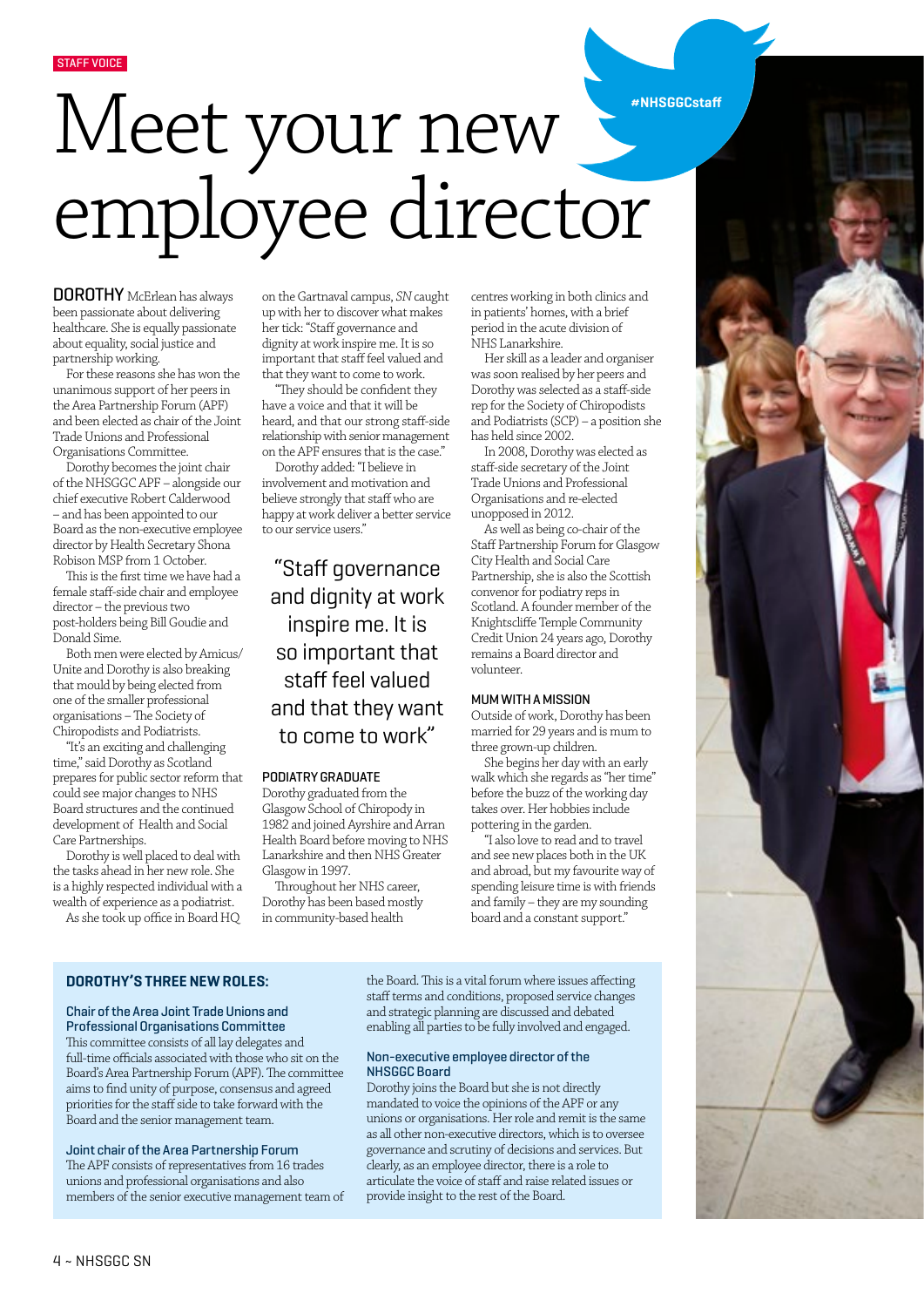

#### LONG CAREER

# ...and it's goodnight from him

DONALD Sime is one of the "best kent" faces in Greater Glasgow and Clyde, having been at the helm of staff-side partnership working and ensuring the staff voice is heard at board level for the past 11 years.

He was right at the heart of the restructuring challenges during the merger of Clyde into Greater Glasgow. He was heavily involved in the long and complicated Agenda for Change process. He was part of the move toward integrated Community Health and Care Partnerships (forerunners to the current Health and Social Care Partnerships).

And he was in post ensuring the staff-side was fully involved in the massive transition and modernisation programme that saw the delivery of the New Stobhill and New Victoria in the run up to the massive migration from four city hospitals to the new Queen Elizabeth University Hospital campus.

Yet when you ask Donald what was his best achievement during his time as joint chair of the Area Partnership Forum (APF), he doesn't hesitate: "Achieving paid parental leave is up there, as is achieving uniform agreement on out-of-hours working and pay arrangements for all laboratory staff, which put money into pockets and enhanced pension values."

He's witnessed a lot of change during his time and has ensured his legacy – as he steps into retirement – is one that has benefited staff.

His first day at work was on 1 December 1972 when he arrived in the medical laboratory of the Western Infirmary as a trainee.

"Back then my employer was the Western Regional Hospital Board… and now things may come round full circle with the potential for the latest NHS restructuring creating a West of Scotland Acute Hospitals Board."

He has always believed passionately in the trade union movement and in 2005, as then chair of Amicus Glasgow health service branch, he was elected chair of the NHS staff-side and also appointed to the Board as employee director. (Amicus and the Transport & General Works Union later merged to form Unite.)

Donald's the longest serving non-executive director of the Board and has worked alongside three chairmen and two chief executives.

He's loved his career in the labs and he's enjoyed his time speaking up for the staff, but he can't hide a smile when he thinks about having more time in his garden, more time reading books and lots more time with his gadgets. "I do love technology and fiddling about with gadgets," he adds.

He's also a regular at whisky tasting events in his beloved Bon Accord bar. And his favourite tipple? "Got to be Lagavulin 16-year-old single malt," replied Donald, with a twinkle in his eye.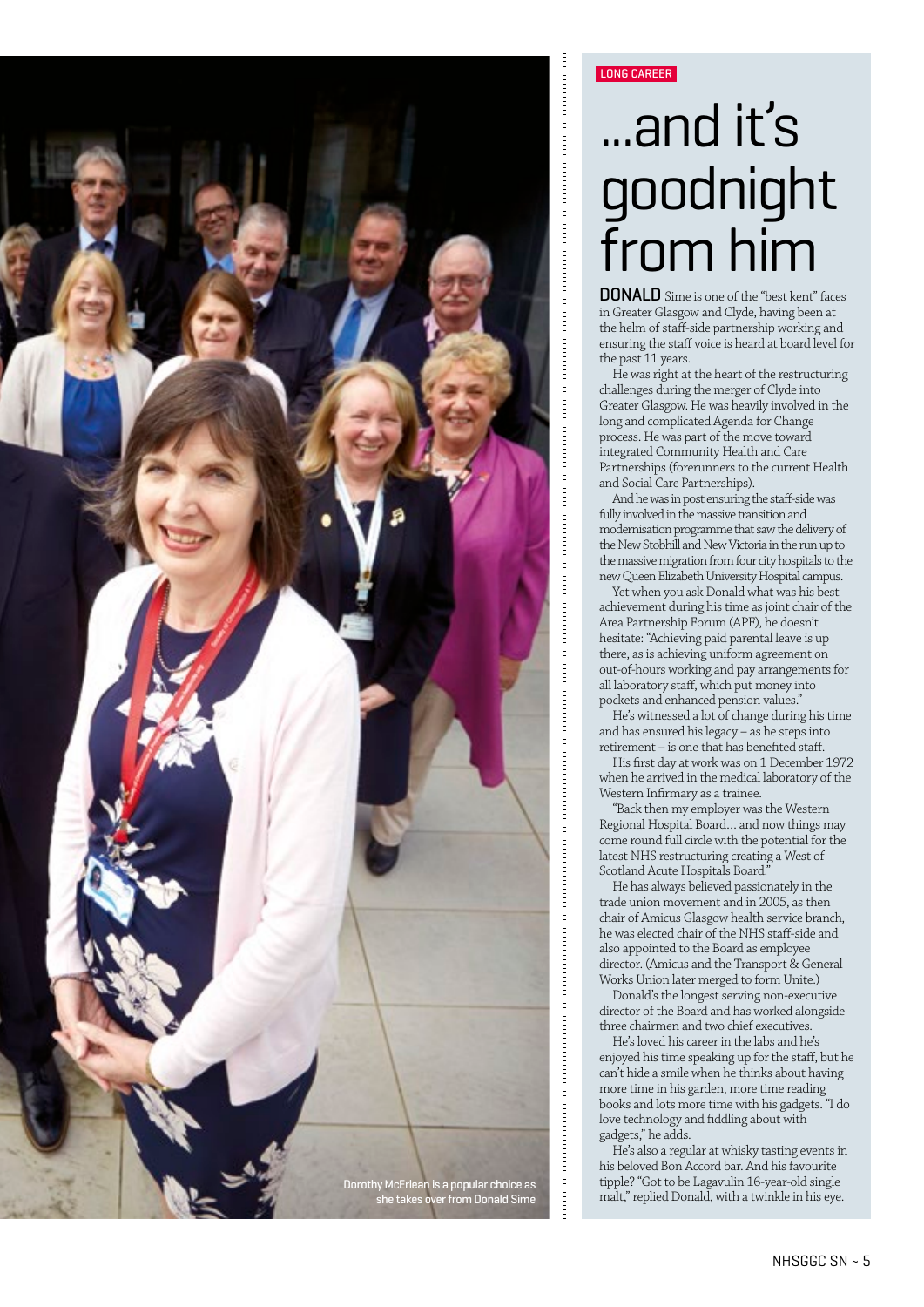

#### TRIAL SUCCESS

## Surgical breakthrough published in *The Lancet*

A PIONEERING trial led by a number of our surgeons and anaesthetists to improve the treatment of dialysis patients has been recognised in the prestigious international journal The Lancet.

The study, carried out over three years and involving about 130 patients, has resulted in a significantly increased rate of success for people undergoing a regional anaesthetic, rather than a general anaesthetic, to allow the insertion of a line to allow dialysis to take place.

The surgical procedure to create a fistula is carried out under either general anaesthetic or only a localised area of the patient's arm is numbed. For some patients this operation has to

be carried out a number of times before being successful.

Using a regional anaesthetic, the patient's arm is frozen from the shoulder down, delivering a huge benefit in terms of improved vascular access for patients.

Our small team was led by consultant anaesthetist Alan Macfarlane and consultant surgeon Marc Clancy.

Alan said: "These are important results that will deliver huge patient benefits in terms of improved vascular

access for dialysis and reduced complications, particularly catheter-associated bacteraemia. I think the study will have a major influence on how fistula surgery is performed worldwide."

Publication in The Lancet is also a personal accolade for the study author, surgical registrar Dr Emma Aitken, who is based at the Queen Elizabeth University Hospital. It is the first time she has been published in the journal, which only accepts five per cent of submissions it receives.

Emma said: "Journals are ranked by impact factor, which means how many people read it and how difficult it is to have research published, and *The Lancet* has a very high

impact factor. World leaders in their field will be reading about our work and this makes us feel extremely proud of what we've achieved."

Her study was funded by Darlinda's Charity for Renal Research and Regional Anaesthesia UK.

**>>** To view the full article, visit: www.thelancet. com/journals/lancet/article/PIIS0140- 6736(16)30948-5/abstract

SERVICE CHANGES

## Giving people a say

THE Board has approved patient and public engagement on potential service changes to Lightburn Hospital, Ward 15 at the RAH, the Centre for Integrated Care and the delivery services at the Vale and IRH Community Maternity Units.

The details of the proposals can be found on a dedicated section of the website at

www.nhsggc.org.uk/getinvolved We will be arranging a number of events that will enable patients and the public to offer their views. These will be separate to the arrangements for staff that we expect staff to use to have their say, and which will be communicated to you as we move engagement forward from the beginning of September.

#### STAFF SUPPORT



OUR staff bursary scheme attracted huge interest again this year and now 295 applicants have been approved who will see £316,695 paid out to help fund studies and educational qualifications.

The scheme is funded with staff endowment monies and this year the maximum single grant was

increased to £1500. Most applied for funding for higher degree qualifications, followed by others studying in further education, and staff who applied for funding for degree or post graduate courses.

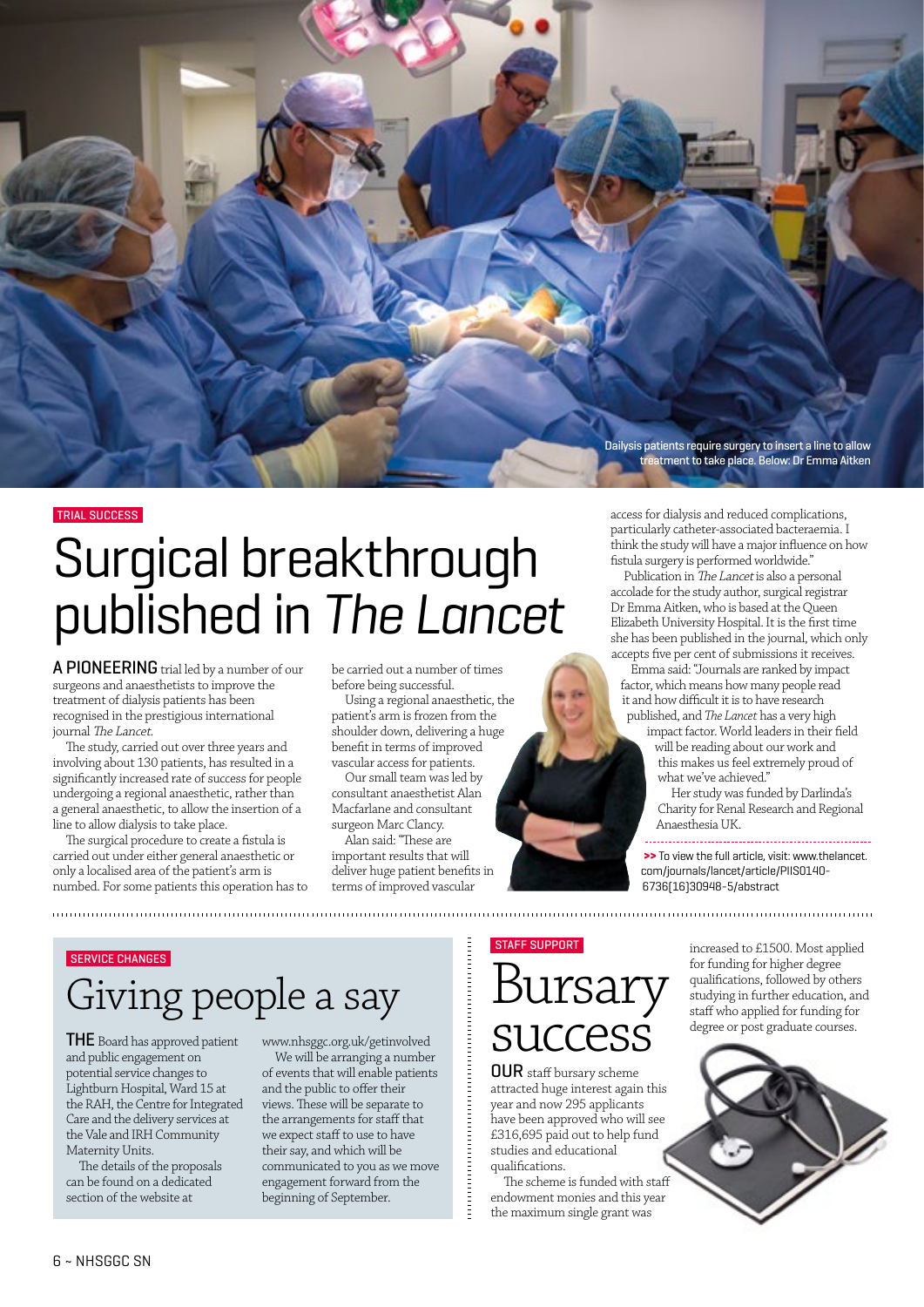# Stepping up personal care

#### A RENEWED focus on

personalised care for older people is under way to ensure a standard and consistent approach to assessing all patients at risk of delirium on arrival in hospital.

Delirium is a severe state of confusion and early diagnosis is important to allow treatment to begin as soon as possible to prevent further complications, which can often lead to a longer hospital stay.

You will start to notice the arrival of Health Improvement Scotland

leaflets and posters in clinical areas promoting the message "Think Delirium".

Assistant chief nurse Fiona McCluskey, said: "All patients at risk of delirium are now being screened by nursing staff and at each transition of care.

"Patients with a positive score will be referred to medical staff, who will complete a checklist to confirm the diagnosis of delirium and document the management plan in medical notes."



The initiative also involves unannounced inspections to observe patient care and training records, talk to patients and visitors about care, and make sure that practice is up to date.

Staff training and education are also part of the programme, covering issues such as adults with incapacity and power of attorney. Patients, relatives and carers

will be encouraged to work with nurses on care plans to tailor them as much as possible to individual needs.

Fiona added: "The underlying theme is about personalising care, moving away from simply delivering clinical care to also focusing on the person. This makes a huge difference to patients during their stay in hospital."

## **GLOBAL ADDRESS LIST** Data amnesty month

**THIS** month sees the introduction of our first Data Amnesty Month, an amnesty for everyone whose information is currently out of date on the global address list (GAL).

Rather than receive the standard email "YOU MUST COMPLY OR YOU WILL BE DELETED" (must be read in a robotic voice) message, Data Amnesty Month gives you the opportunity to take control of your own information and show the rest of the organisation that you're proud of your role and that you want people to be able to contact you when they need to.

Launching the initiative, Anne MacPherson, director of human resources and organisational development, said: "We've all been there: you need to contact someone... all you need is their phone number... you check the GAL... there's the number... you dial and... they no longer work there!

"This can set you off on a virtual mystery tour across the organisation as you're passed from one area to another trying to contact your original person – what should have been simple becomes time consuming and frustrating.

"In an organisation of our size, it's extremely important that we are all able to contact one another easily, we should all be able to follow and understand the hierarchy within our own services – who works where and how to reach them.

"This amnesty is the first step in helping us to produce a fully populated searchable, accurate directory. It will give us the ability to send targeted messages, announcements and electronic forms to staff based on their own information; site, department, division or job rather than sending out 'blanket emails'. The

improved directory information will also help reduce missed communications and assist us with improved reporting functions on staff details for iMatter, eEss, Datix etc.

"We all know who we are and where we work, so let's make sure all of our colleagues know this too."

**STEP 1:** Check your details on the GAL – do they accurately reflect who you are, name, telephone number, base, line manager, job title. Even if you think your details are up to date, please check – it's particularly important who you've assigned as your line manager.

**STEP 2:** Click on the data amnesty button on the front page of StaffNet and fill in your details and hit submit – it's that easy.

**STEP 3**: Sit back and be in with a chance to win £20 in gift vouchers every month, donated by our friends in Staff Benefits, just for having your own information accurate and up to date – what could be easier?

So don't delay – update YOUR data today!



## **WIN** a food mixer



WE have a great opportunity to join the latest baking craze and win a KitchenAid Artisan Mixer. For a chance to win, simply answer this question: **What is the name of the new employee director?** Email your answer, name and work location to: competitions @ggc.scot.nhs.uk or send to: Corporate Communications, JB Russell House, Gartnavel Campus, 1055 Great Western Road, Glasgow G12 0XH.

**>>** T&C: Competition is open to all NHSGGC employees. Only one entry per person. Winners must be available for a photograph, which may be printed with their details in *SN*. The closing date for entries is 30 September 2016. Prizes must be claimed within **four weeks of the closing date**.